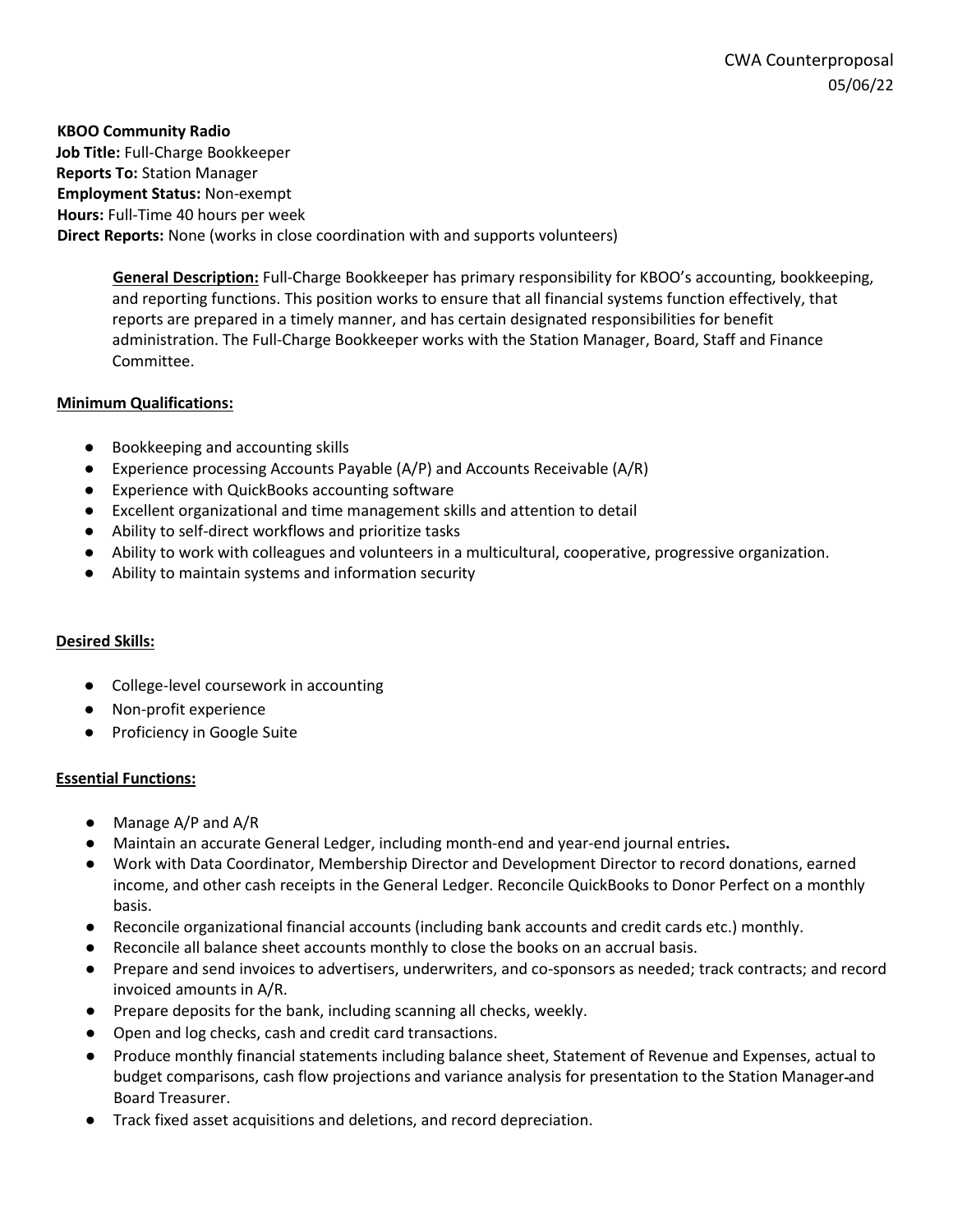- Record invoices and verify authorization to pay approved vendors
- Obtain completed W-9 forms from vendors if applicable.
- Prepare and distribute 1099 Forms annually
- Assist Station Manager with creating KBOO's annual budget and following the budgeting timeline.
- Manage timekeeping system, assist employees with payroll related questions and issues, and process bi-weekly payroll using an outside payroll service such as ADP
- Collect and compile information for annual financial audit and complete CPB Annual Financial Report and other CPB reports if necessary
- Transfer money among KBOO bank accounts as needed
- Meet with insurance agent at least annually to ensure KBOO maintains insurance coverage to the levels specified in the Collective Bargaining Agreement (CBA) and other types of insurance needed for the station
- Maintain restricted funds and endowment funds as required.
- Create and manage restricted fund budgets, processes and accounts.
- Responsible for administrations, corresponding tasks, and overview with new hires for 401k, healthcare and dental.
- Serve on the Finance Committee and present monthly financial statements and other reports to the committee.
- Maintain comprehensive business records.
- Maintain a comprehensive desk manual for all financial activities.
- Provide training to the Board, Staff, and Finance Committee members as needed for understanding financial statements, and budgeting process.
- Attend all-staff meetings
- Identify and address institutional and individual acts of oppression at KBOO. Ensure there is interruption of the oppression, follow-up and support for those impacted as well as documentation/record keeping of the incident. Training to be provided.
- Other duties as assigned on a temporary basis related to the Full Charge Bookkeeper position.

#### **Compensation**

This is a full-time hourly position with a starting salary and annual step increases determined by the Collective Bargaining Agreement.

#### **Union-Shop**

All represented staff at KBOO are part of the Communications Workers of America (CWA) Local 7901. This position is part of the Bargaining Unit, and the person hired into this position will, as a condition of employment, pay member dues (or equivalent to cover the cost of representation), to CWA Local 7901 by the 30th day of their employment. There is a six-month probationary period.

#### **Benefits**

Benefits for this position are established in the Collective Bargaining Agreement. This includes medical and dental coverage. This position also offers paid vacation, sick leave, and 13 paid holidays. Overtime for all hours worked over 40 hours per week.

#### **Working Conditions**

KBOO has about ten paid employees and about 300 volunteers*.* The atmosphere can be intense and stimulating. The ability to work in this kind of environment is essential.